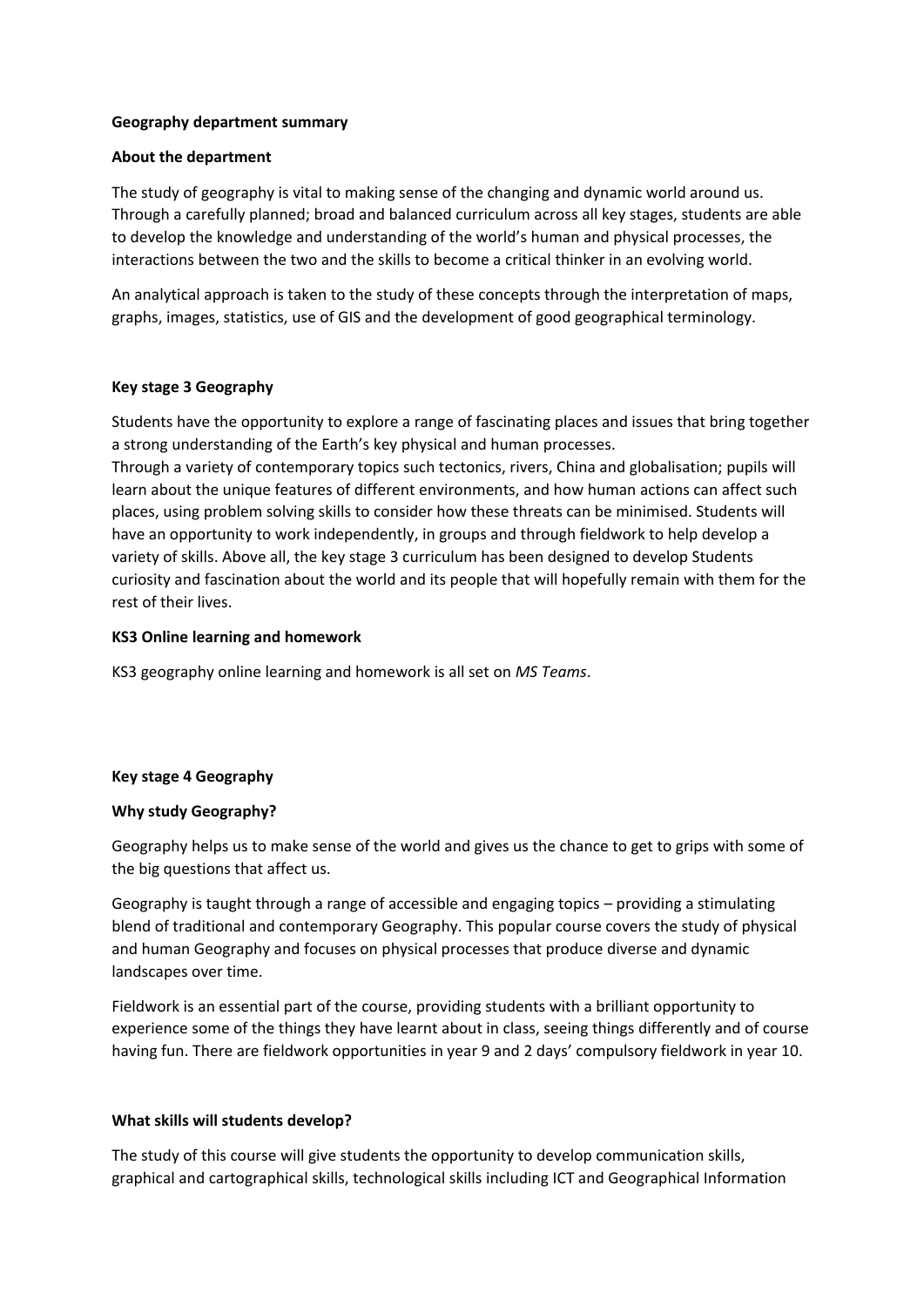Systems, interpersonal skills through debate and discussion, literacy and numeracy skills – continually developed through written questions and problem solving skills. Enquiry based learning is at the forefront of the teaching of the subject, therefore allowing the opportunity for personalised and independent learning. Students are also encouraged to understand their role in society, by considering different viewpoints, values and attitudes.

This variety makes Geography a highly respected, successful and popular course.

# **GCSE Online learning and homework**

GCSE geography online learning and homework is all set on *MS Teams*.

Geography B (9–[1\) from 2016 | Pearson qualifications](https://qualifications.pearson.com/en/qualifications/edexcel-gcses/geography-b-2016.html)

# **Key stage 5 Geography**

# **Why study Geography at A Level?**

*"You can travel the seas, poles and deserts and see nothing. To really understand the world you need to get under the skin of the people and places. In other words, learn about geography. I can't imagine a subject more relevant in schools. We'd all be lost without it."* 

Michael Palin

#### **Edexcel Exam Board**

The A Level Course aims to be an engaging and contemporary based approach to Geography. This course develops a holistic understanding of geography which supports progression to undergraduate level while developing skills and qualities which are viewed highly by Russell Group universities and employers.

This course covers a good balance of both human and physical geography themes and offers the opportunity to carry out fieldwork on a residential trip.

# **Core themes:**

- Water and Carbon Cycles
- Landscape Systems
- Global Systems Global Governance
- Changing Place; Changing Places

| A Level |                                                    |                                  |  |
|---------|----------------------------------------------------|----------------------------------|--|
|         | Area of Study 1: Dynamic Landscapes                | Area of study 2: Dynamic People  |  |
| Year    | 25% of A Level Course                              | 25% of A Level Course            |  |
| 1       | <b>Tectonic Plates and Hazards</b><br>$\mathbf{1}$ | Globalisation<br>2.              |  |
|         | Coastal Landscapes                                 | <b>Regenerating Places</b><br>3. |  |